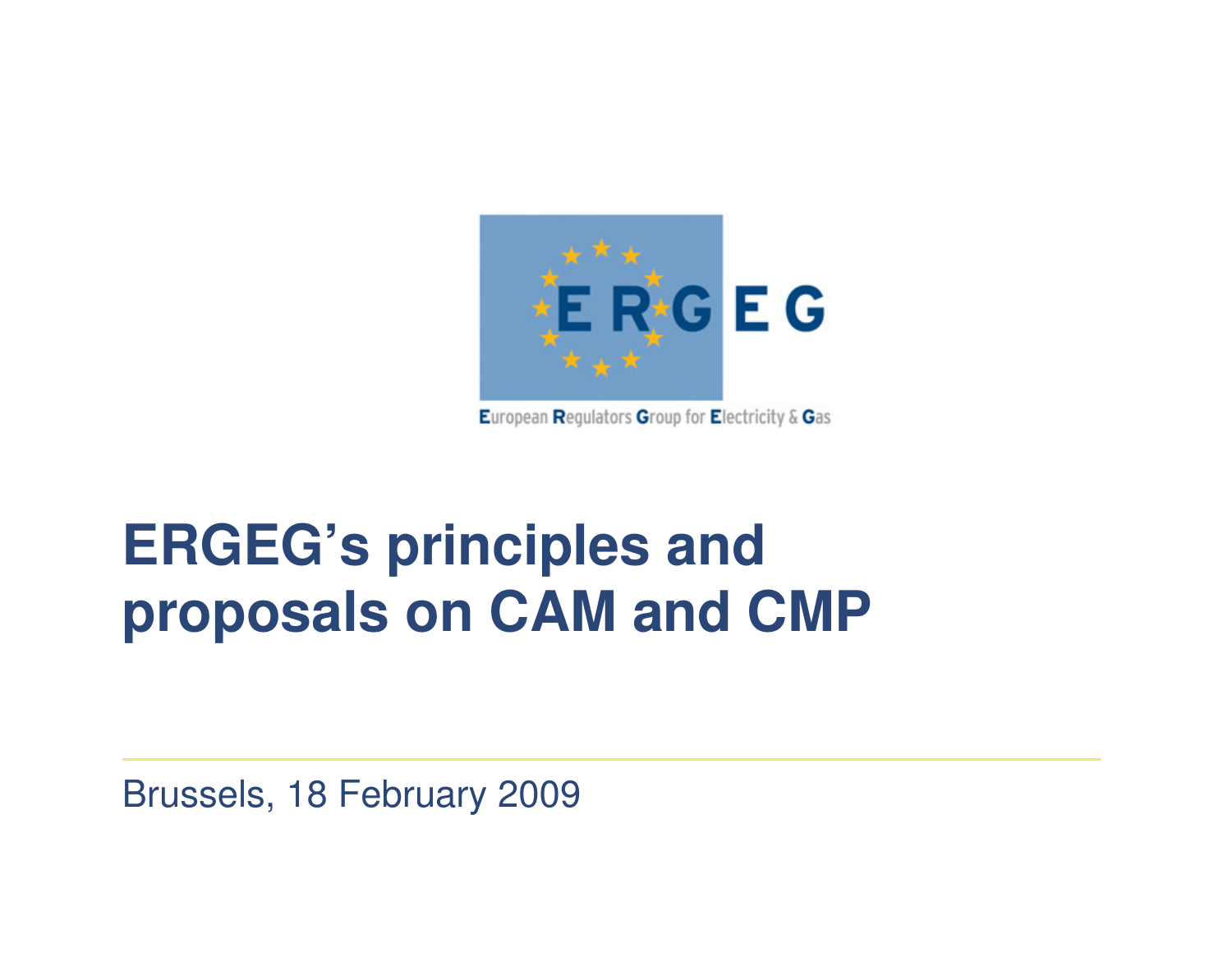

- • Harmonisation of CAM and CMP needed to facilitate crossborder trading
- $\bullet$  Proposals refer to **cross-border points** and to **points connecting markets** only
- • Mechanisms to be applied at points with **actual or potential congestion** only
- • **No application** at storage and LNG facilities or at exit points to end consumers
- •Today's gas markets diverge  $\longrightarrow$  Many proposals are not designed to be binding but to be **optional** and available to NRAs concerned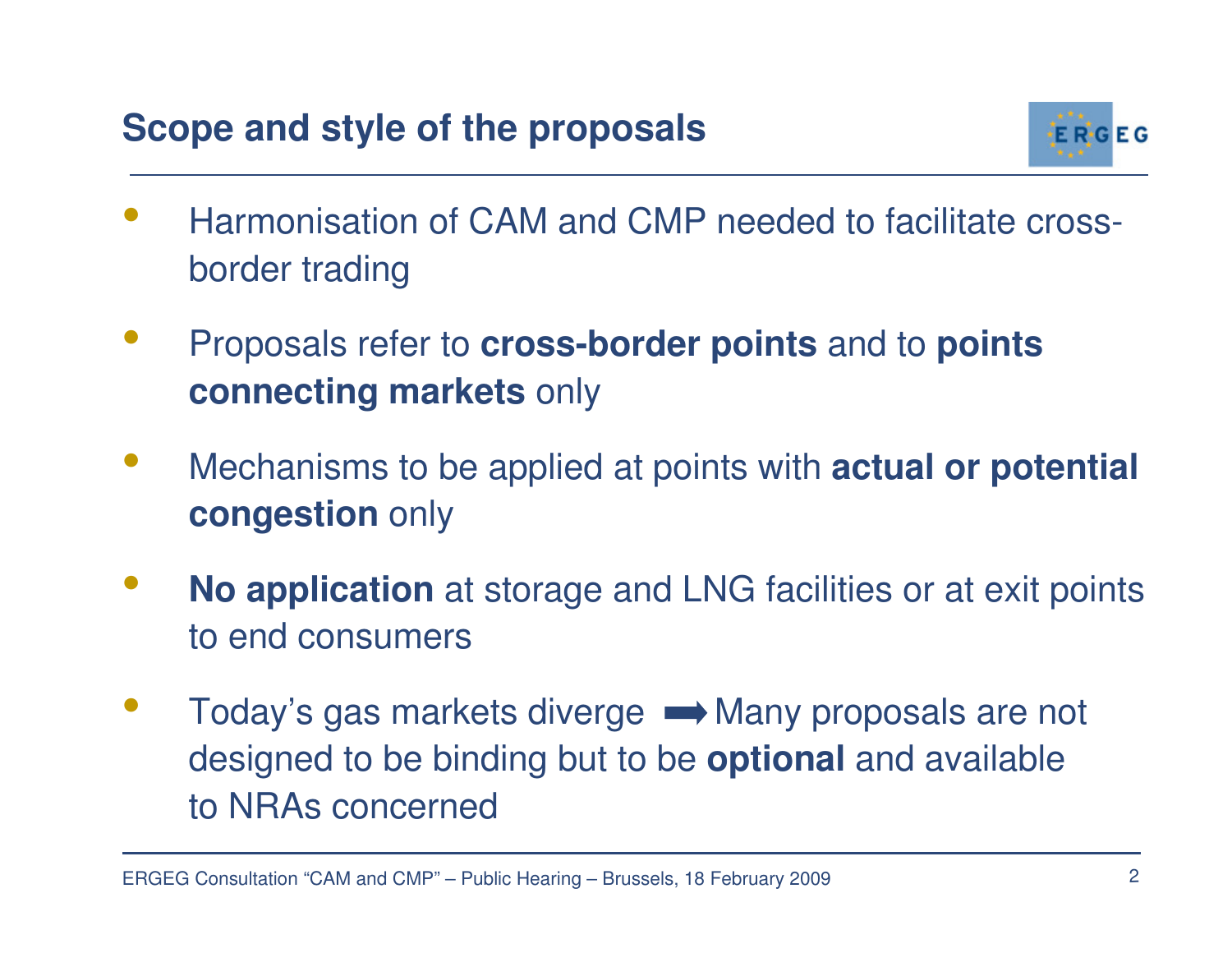

- **1. Increase available capacity** both long-term and short-term
- **2. Improve allocation procedures** ensure transparent and non-discriminatory allocation (FCFS potentially inappropriate)
- **3. Reduce shippers' transaction efforts**
- **4. Improve utilisation rates** of pipes which are currently often quite low by:
	- providing additional short-term flexibility
	- freeing up long-term capacity
- $\sum_{i=1}^{n}$ Thus: **Approach satisfies various needs of shippers**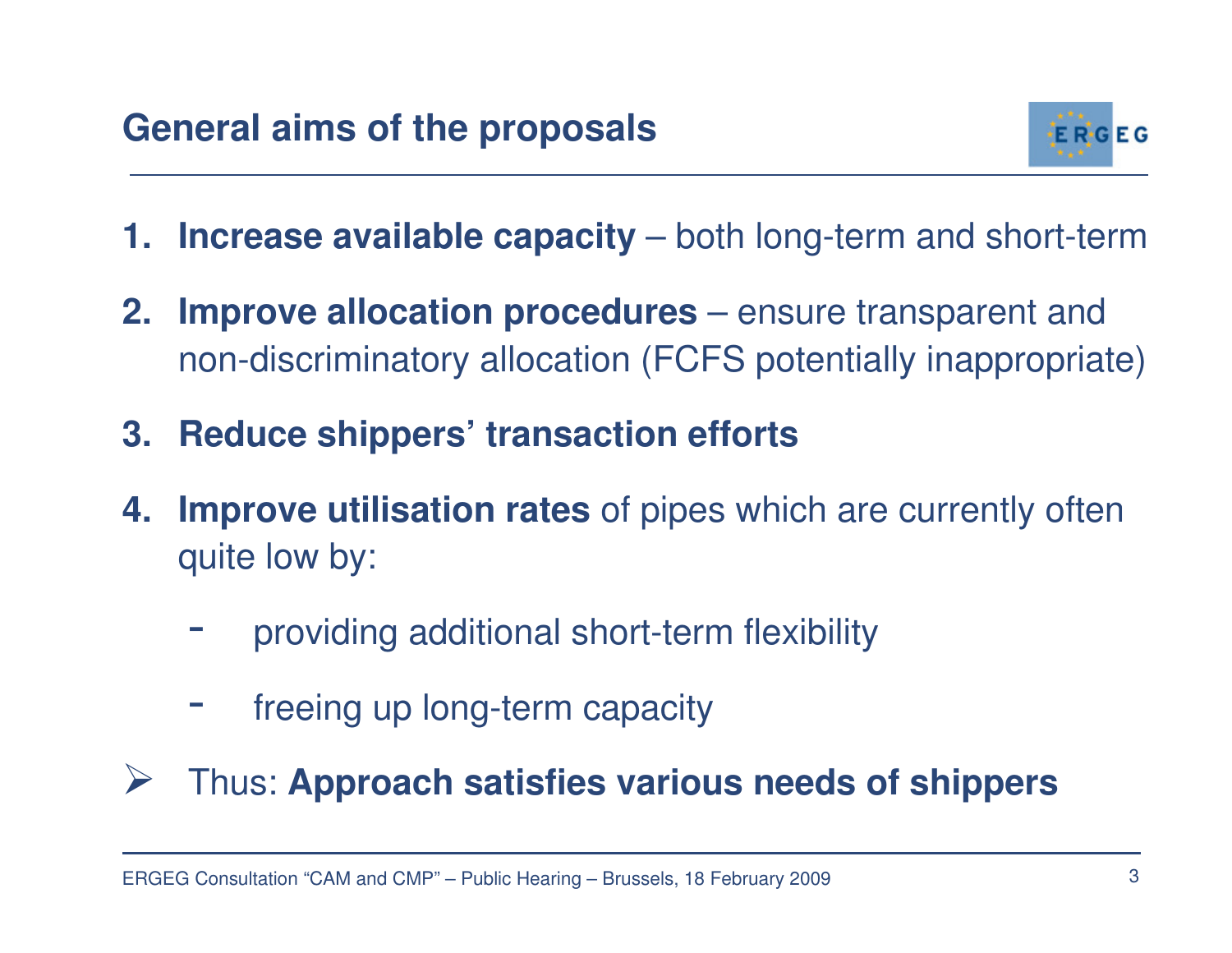

- $\bullet$  **Co-operation** of adjacent TSOs in order to inter alia
	- align capacity offers at both sides of the border
	- increase of available capacity by enhanced co-operation in day-to-day dispatch
- $\bullet$  **More dynamic calculation** of available capacity
	- calculation often based on longer-term simulation (e.g. once a year)
	- - TSOs to regularly re-calculate available capacity based upon actual technical conditions (e.g. temperature)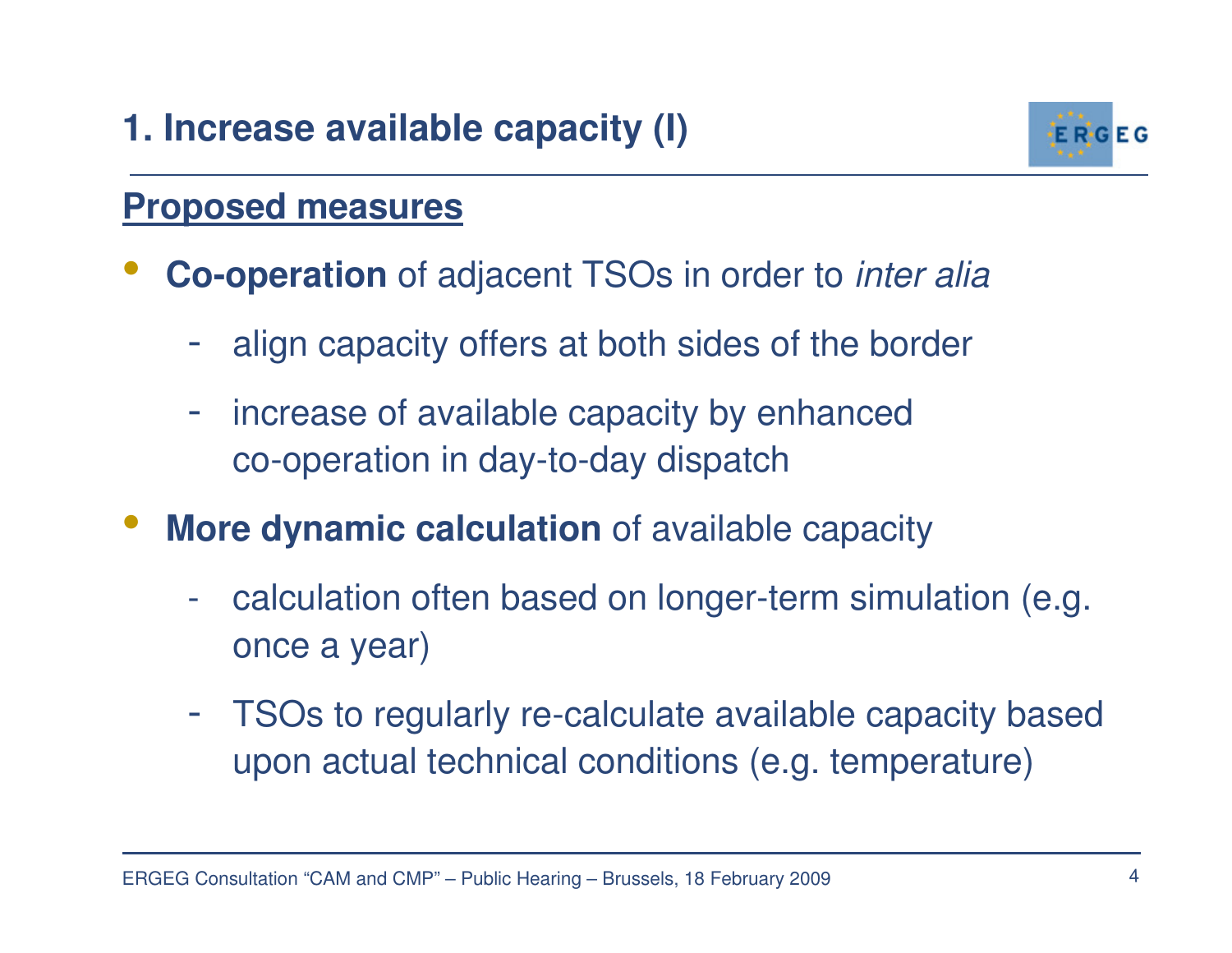

- • Application of **commercial means** like
	- overbooking and capacity buy-back
		- $\bullet$  TSOs offer specified amount of capacity above the existing technical capacity
		- in case of congestion TSOs buy-back capacity on the market
		- $\bullet$  possible fall-back option: procurement of physical energy
	- procurement of physical energy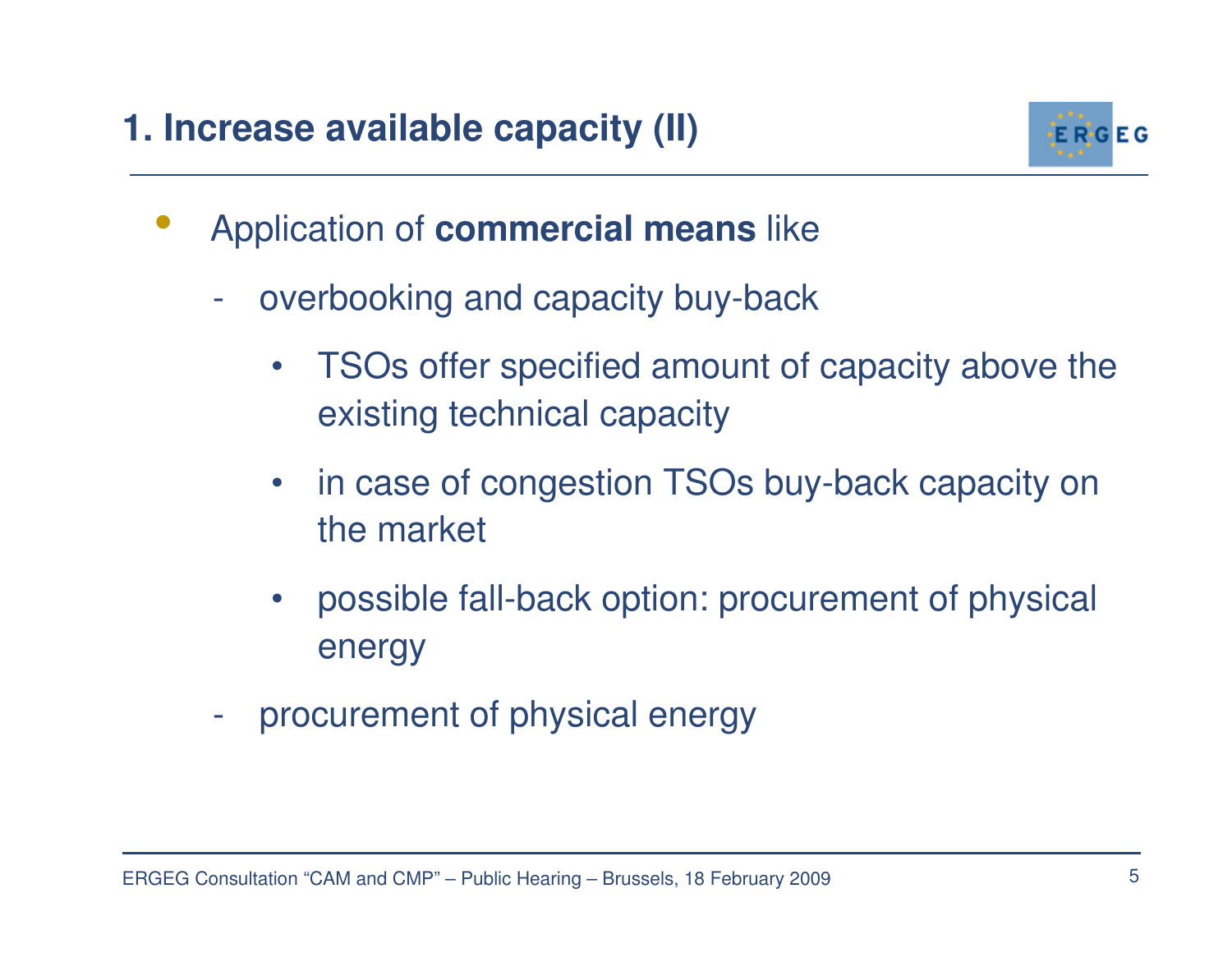### **2. Improve allocation procedures**



- • **Definition of products** having regard to market needs
	- - Part of available capacity shall be set aside for **shortterm products** (e.g. 10 % - 25 % of technical capacity)
	- -Offer of products on a rolling basis
- •Allocation during an **open subscription period** (OSP) instead of FCFS
- • In case of **demand exceeding available capacity**the OSP is followed by
	- auction or
	- pro-rata
- •Facilitation of **secondary markets** needed, but already legally required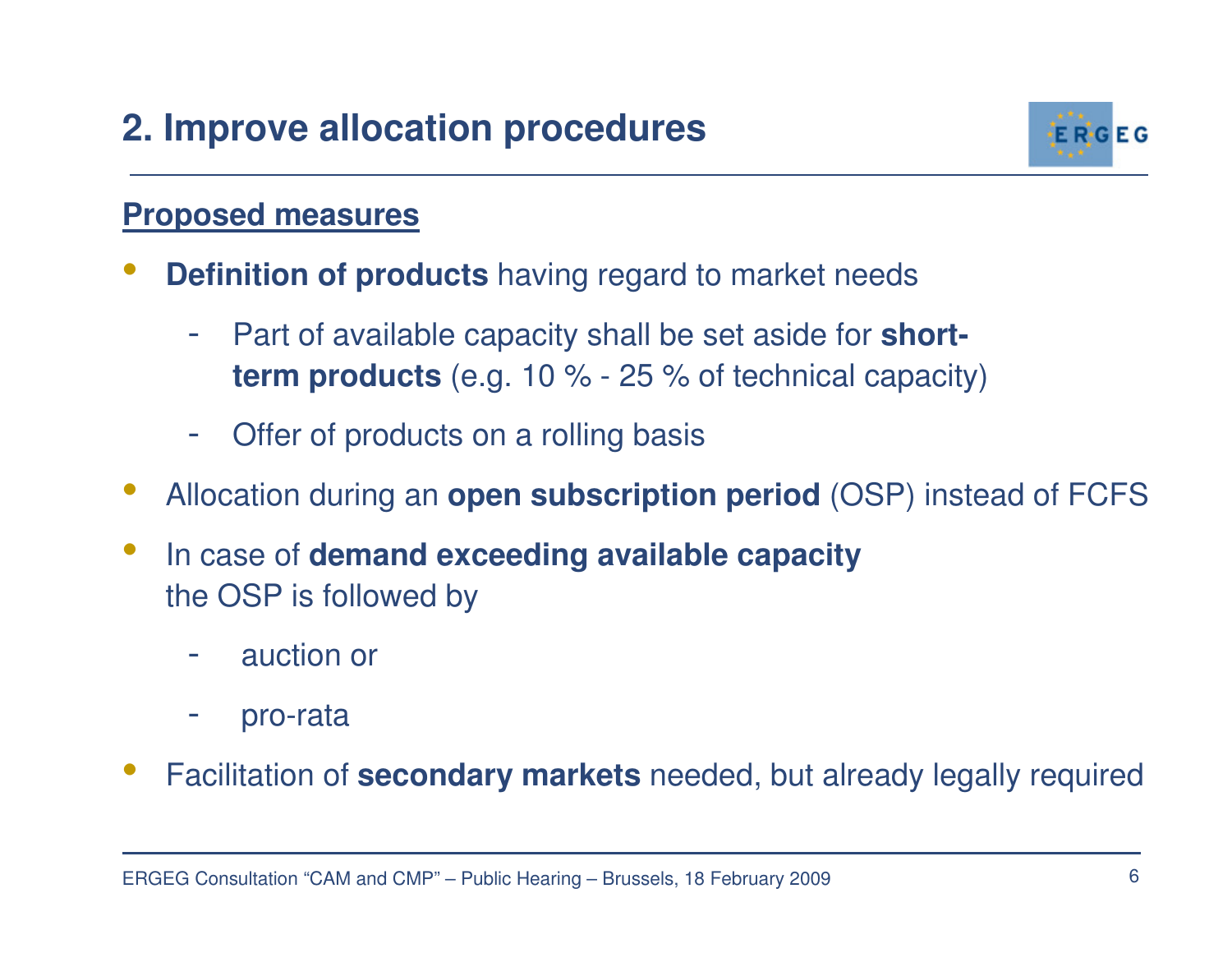

- $\bullet$  **Compatible products** and **compatible procedures** to be implemented
	- - **Alignment** of **contracts** and **codes** for firm and interruptible capacity
	- - Implementation of **standardised communication procedures**
- •**Bundling of capacity** at all points connecting adjacent systems
- $\bullet$  Establishment of joint, anonymous, web-based **platforms**for capacity booking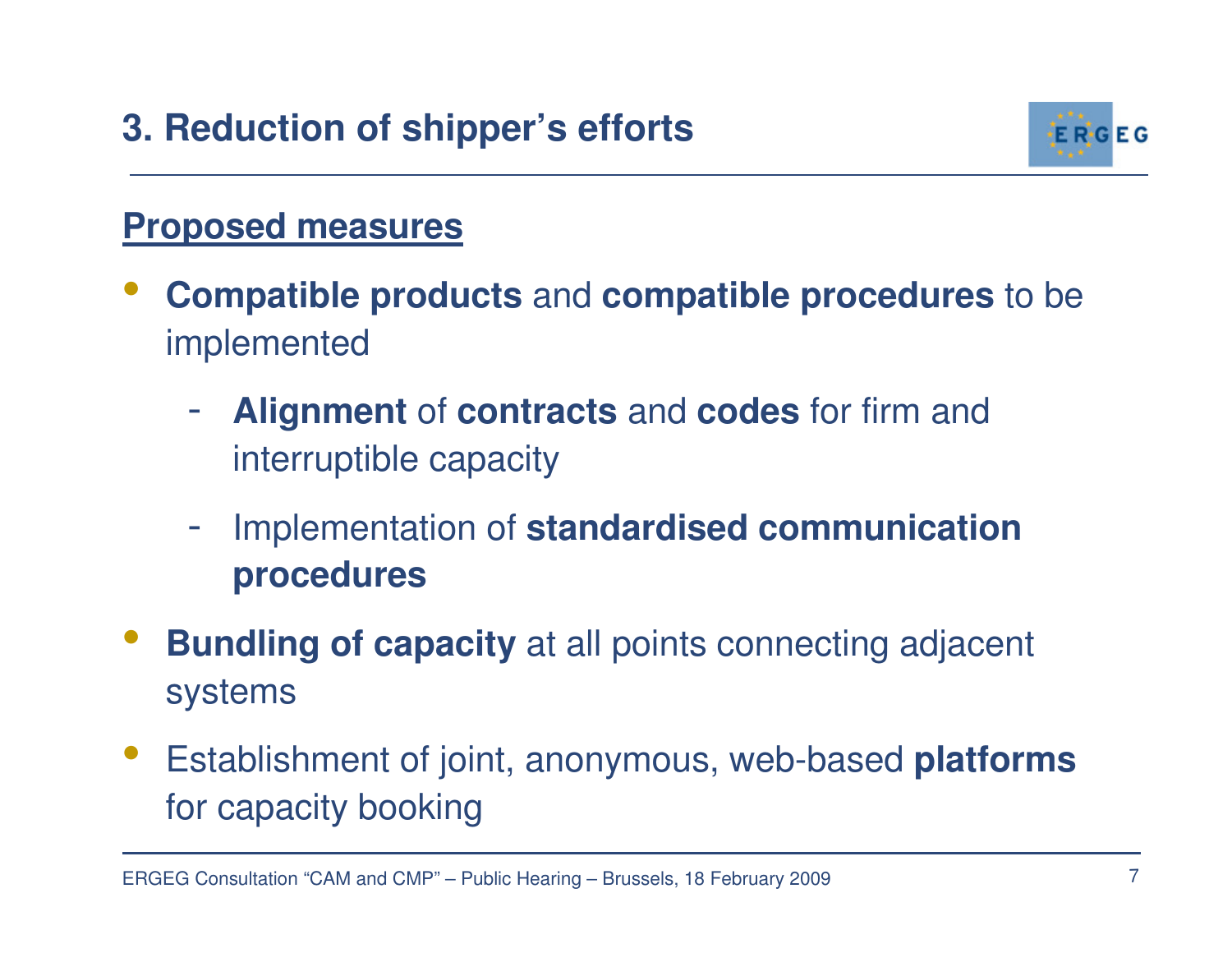

- $\bullet$ **Interruptible day-ahead UIOLI** already legally required
- $\bullet$  **Firm day-ahead UIOLI**
	- - Requires proper **restriction of re-nomination rights**
		- design to be defined
		- small portfolios to be protected
	- $\mathcal{L}^{\text{max}}_{\text{max}}$ Allows for **re-allocation of non-nominated capacity**
- $\bullet$  Offer of day-ahead firm capacity via **explicit auction**
	- - **Design of mechanisms** have to be **aligned**  with activities on trading markets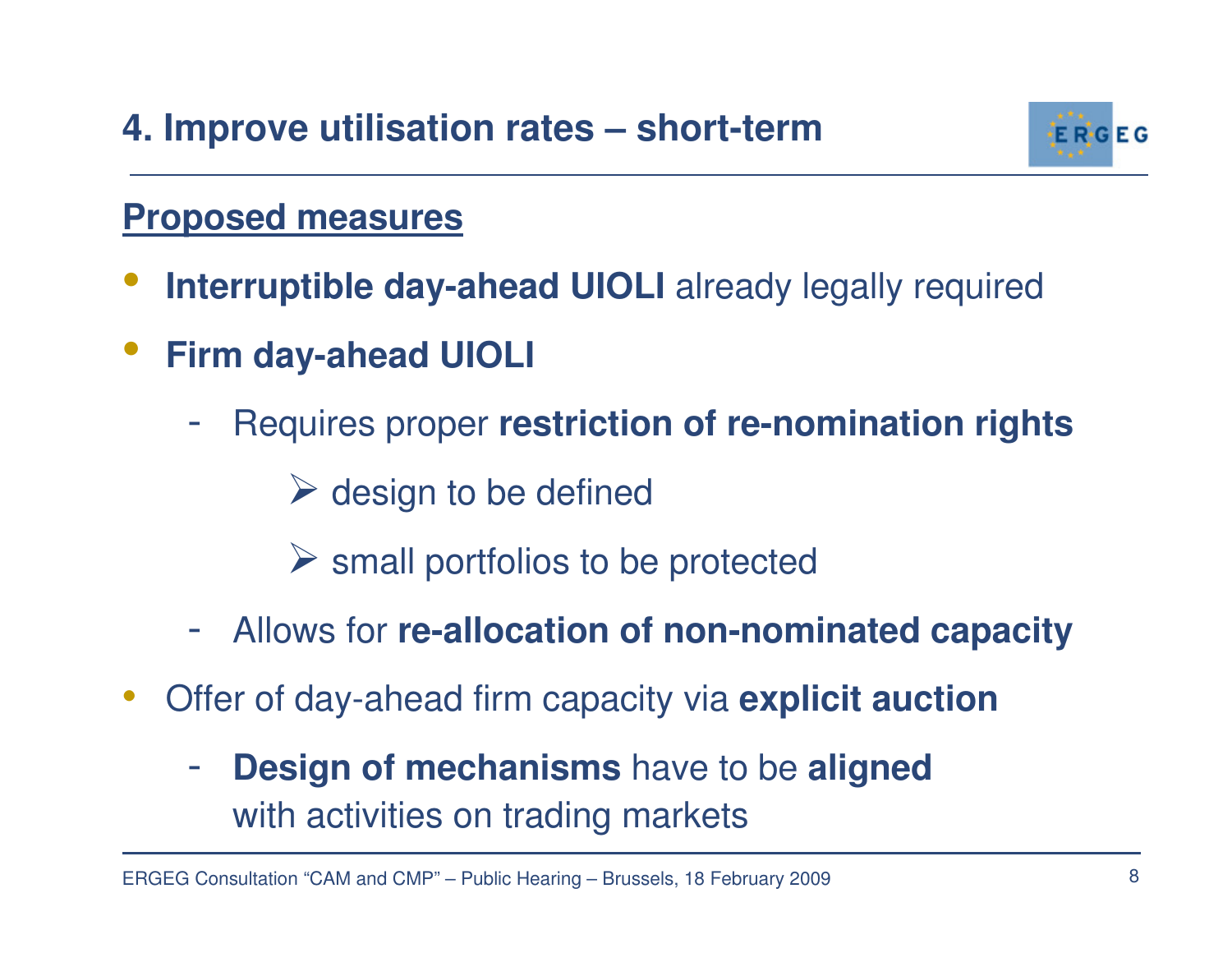

 $\bullet$ **Long-term UIOLI**

**Preconditions** inter alia**:**

- -Systematic underutilisation
- -No justification given

#### **Procedures:**

- - Withdrawal for a specified period or for the remaining term
- - Limitation of nomination rights to maximum flows of the previous year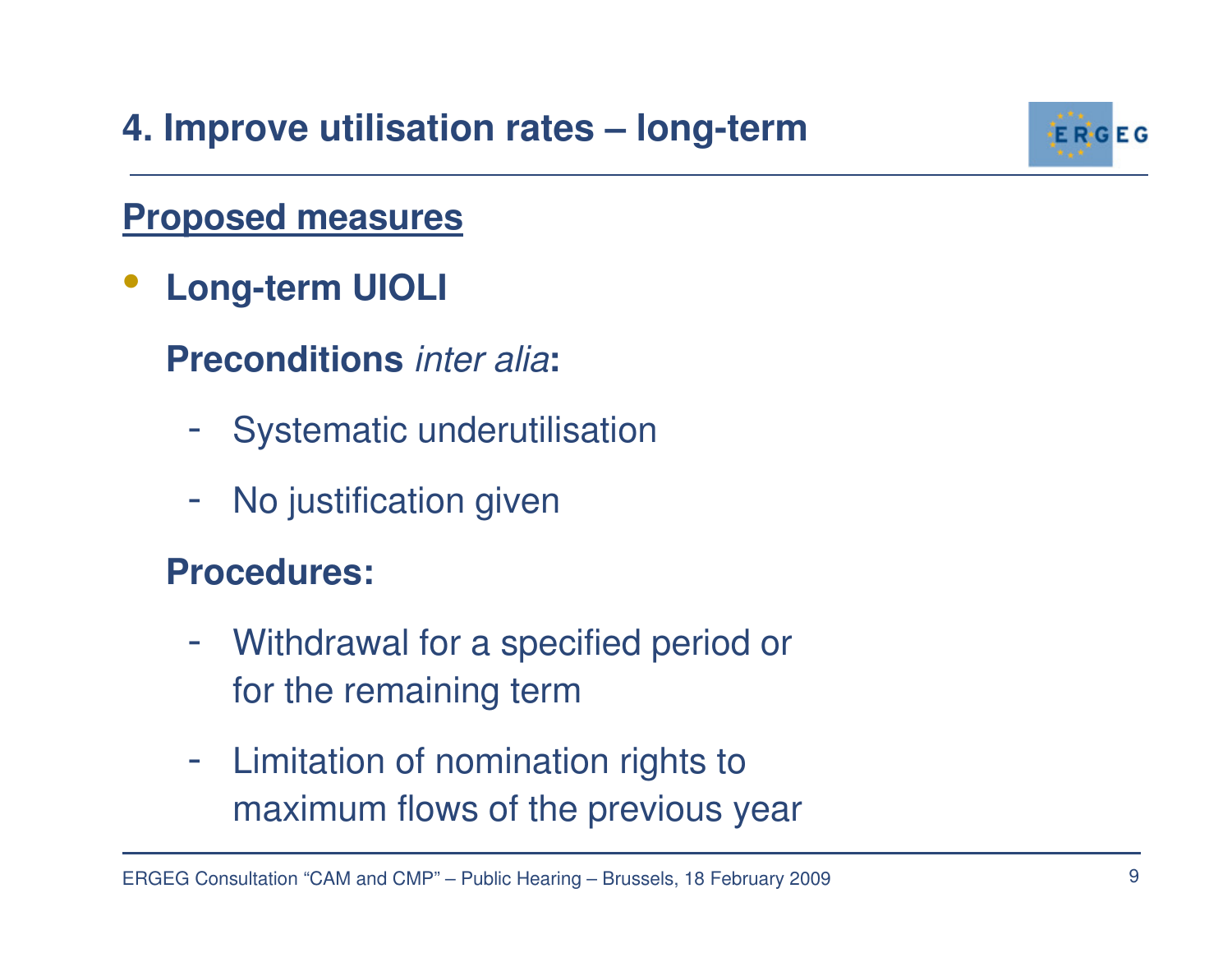#### **Conclusions**



#### **European regulators**

- •see urgent need for improvements
- • expect proposed principles on CAM and CMP to facilitate cross-border trade

#### **Two main effects assumed:**

- •provision of suitable capacity for most shippers
- •increased liquidity of trading hubs
- $\blacktriangleright$  **Proposals are suited to address main problems known today – further improvements might be needed as markets evolve**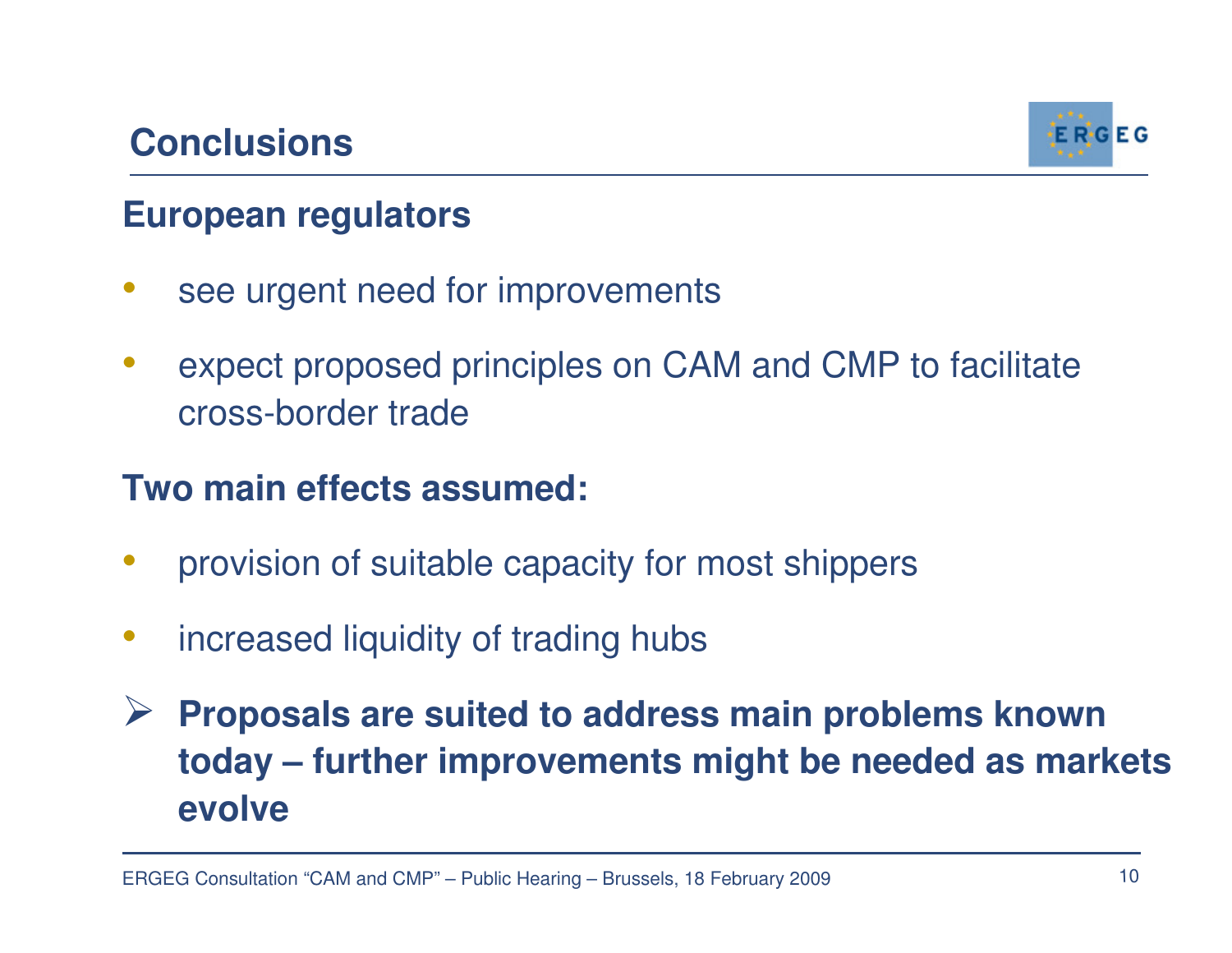

## **Thank you!**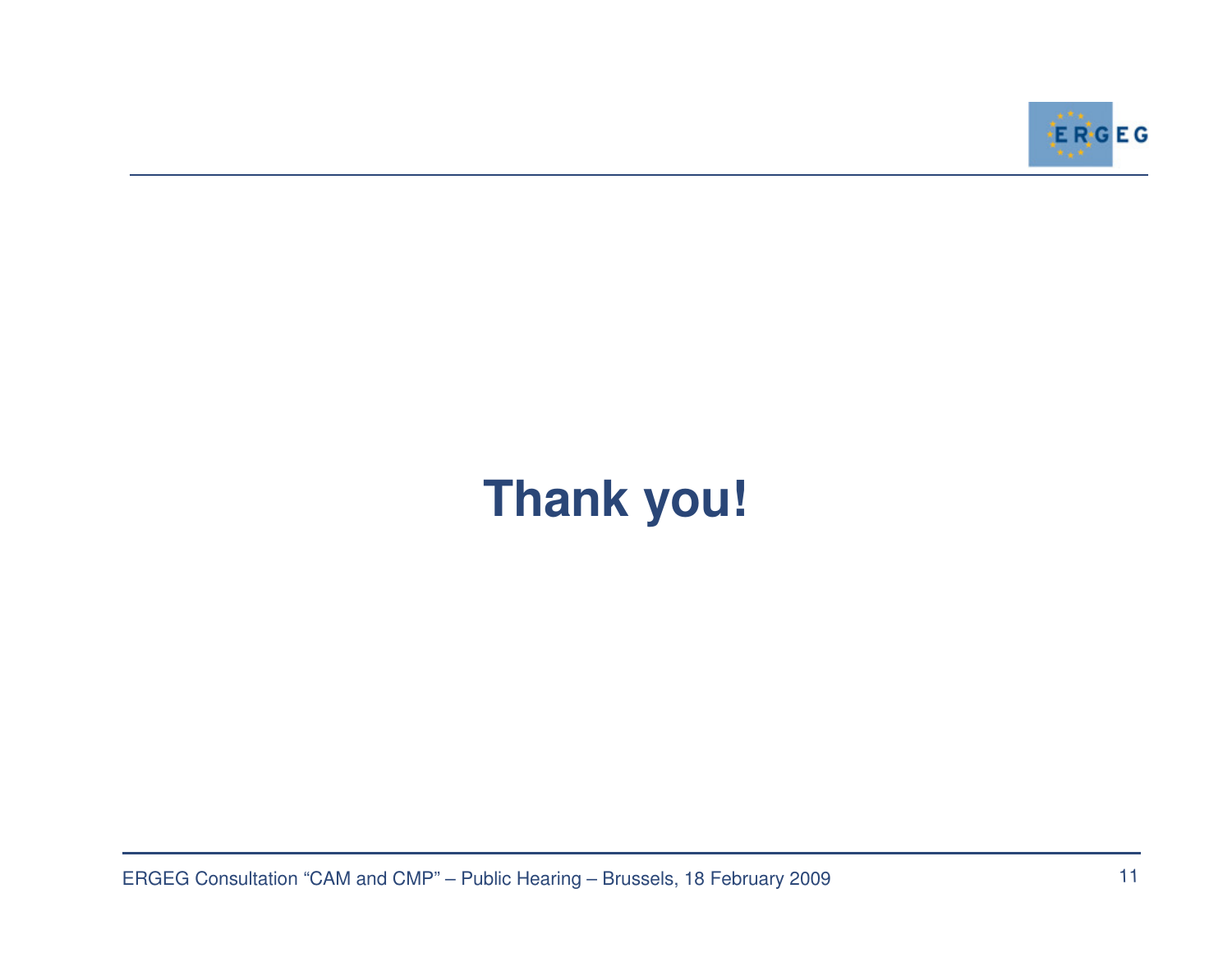### **Back up**





ERGEG Consultation "CAM and CMP" – Public Hearing – Brussels, 18 February 2009